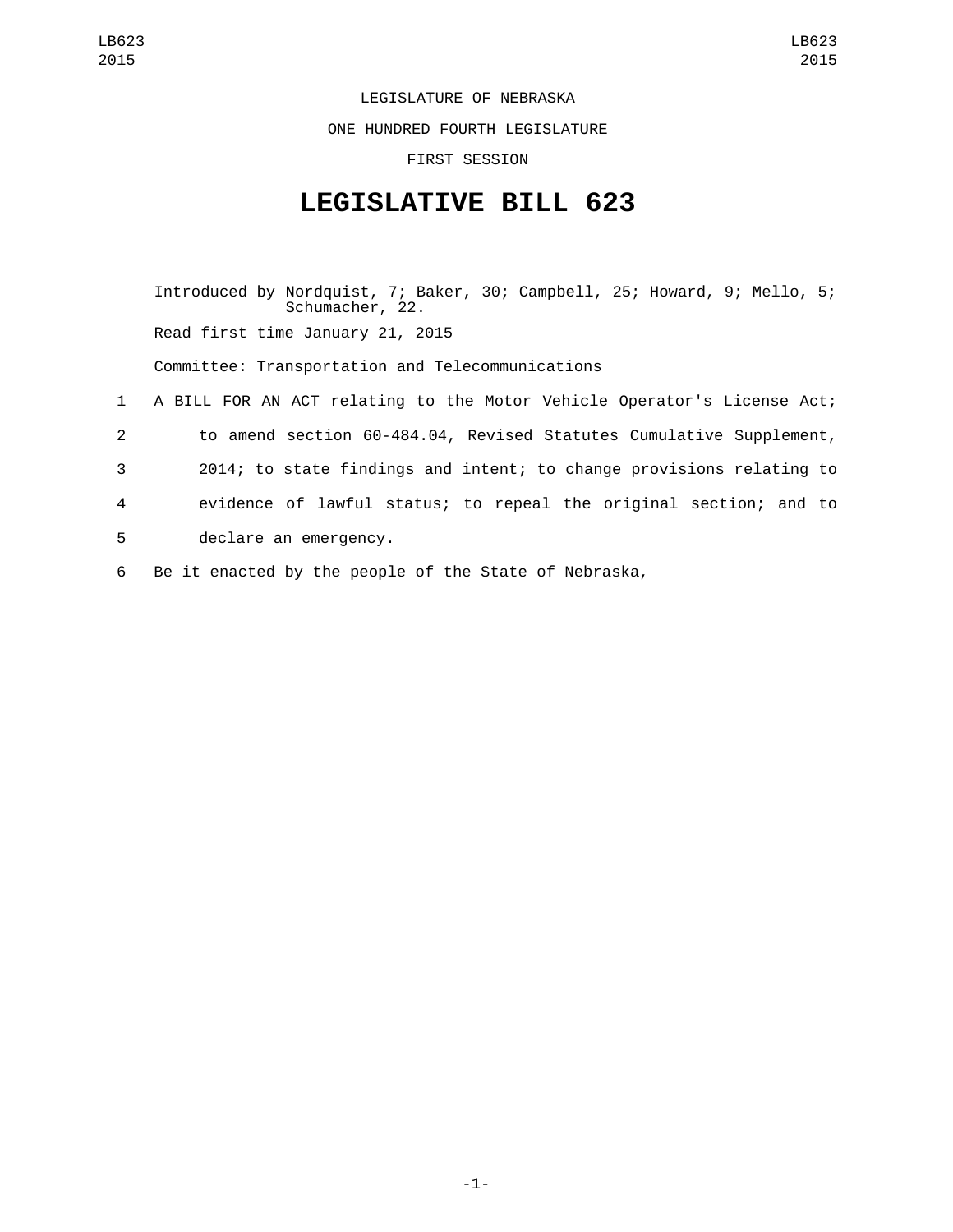Section 1. Section 60-484.04, Revised Statutes Cumulative 2 Supplement, 2014, is amended to read:

 60-484.04 (1) The Legislature finds and declares that section 202(c) (2)(B)(i) through (ix) of the federal REAL ID Act of 2005, Public Law 109-13, enumerated categories of individuals who may demonstrate lawful status for the purpose of eligibility for a federally secure motor vehicle operator's license or state identification card. The Legislature further finds and declares that it was the intent of the Legislature in 2011 to adopt the enumerated categories by the passage of Laws 2011, LB 215. The Legislature declares that the passage of this legislative bill is for the limited purpose of reaffirming the original legislative intent of Laws 2011, LB 215. Except as provided in section 60-4,144 with respect to operators of commercial motor vehicles, before being issued any other type of operator's license or a state identification card under the Motor Vehicle Operator's License Act, the department shall require an applicant to present valid documentary evidence that he or she has lawful status in 17 the United States as enumerated in section  $202(c)(2)(B)(i)$  through  $(ix)$  of the federal REAL ID Act of 2005, Public Law 109-13. Lawful status may be shown by:

(a) A valid, unexpired United States passport;

 (b) A certified copy of a birth certificate filed with a state office of vital statistics or equivalent agency in the individual's state 23 of birth;

 (c) A Consular Report of Birth Abroad (CRBA) issued by the United States Department of State, Form FS-240, DS-1350, or FS-545;

 (d) A valid, unexpired Permanent Resident Card (Form I-551) issued by the United States Department of Homeland Security or United States 28 Citizenship and Immigration Services;

 (e) An unexpired employment authorization document (EAD) issued by the United States Department of Homeland Security, Form I-766 or Form 31 I-688B;

-2-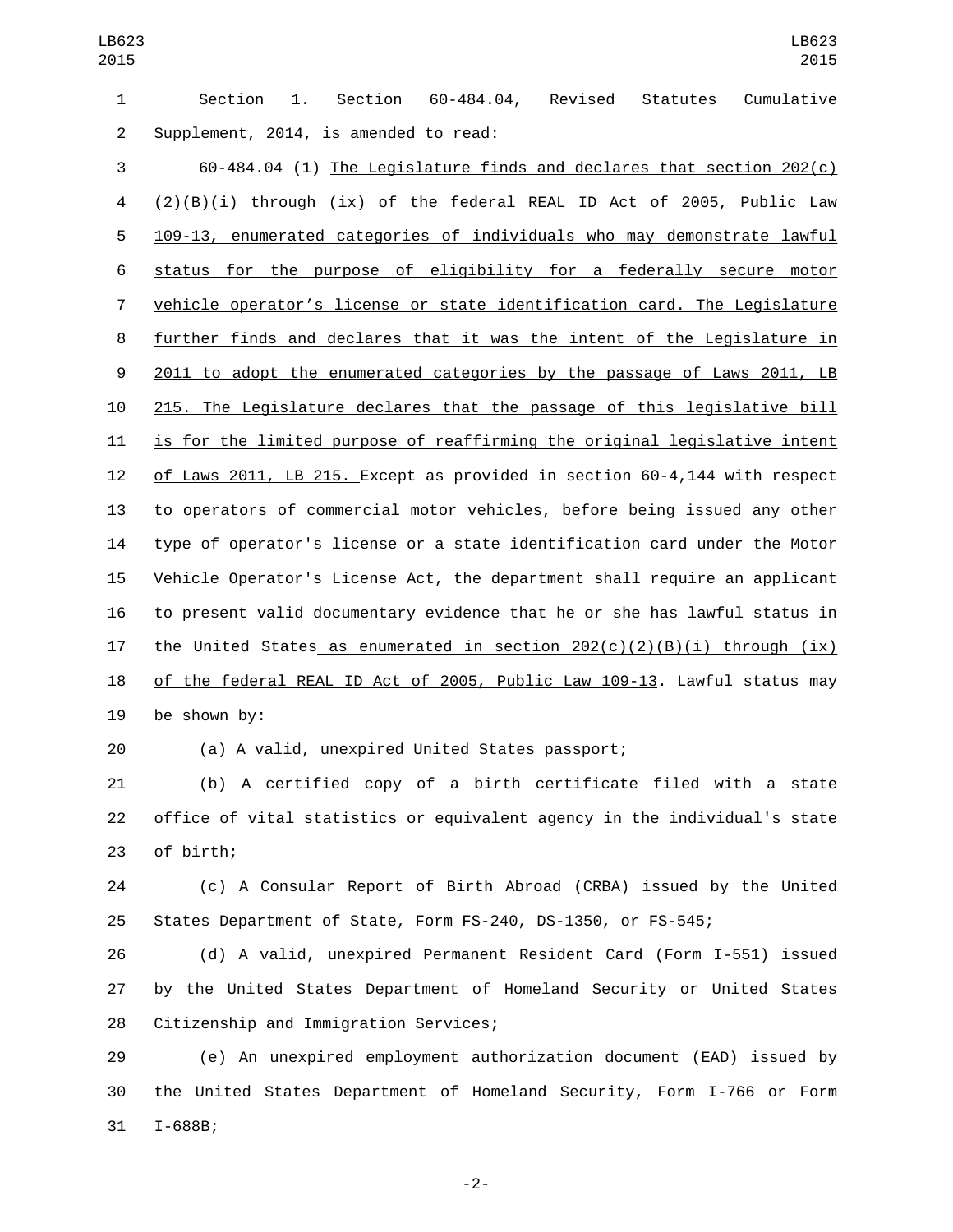(f) An unexpired foreign passport with a valid, unexpired United States visa affixed accompanied by the approved I-94 form documenting the applicant's most recent admittance into the United States;

 (g) A Certificate of Naturalization issued by the United States Department of Homeland Security, Form N-550 or Form N-570;

 (h) A Certificate of Citizenship, Form N-560 or Form N-561, issued by the United States Department of Homeland Security;

 (i) A driver's license or identification card issued in compliance with the standards established by the REAL ID Act of 2005, Public Law 109-13, division B, section 1, 119 Stat. 302; or10

(j) Such other documents as the director may approve.

 (2)(a) If an applicant presents one of the documents listed under 13 subdivision  $(1)(a)$ ,  $(b)$ ,  $(c)$ ,  $(d)$ ,  $(g)$ , or  $(h)$  of this section, the verification of the applicant's identity in the manner prescribed in section 60-484 will also provide satisfactory evidence of lawful status.

 (b) If the applicant presents one of the identity documents listed under subdivision (1)(e), (f), or (i) of this section, the verification of the identity documents does not provide satisfactory evidence of lawful status. The applicant must also present a second document from subsection (1) of this section or documentation issued by the United States Department of Homeland Security or other federal agencies 22 demonstrating that lawful status as determined by the United States 23 Citizenship and Immigration Services has granted the applicant lawful 24 status as enumerated in section  $202(c)(2)(B)(i)$  through (ix) of the 25 federal REAL ID Act of 2005, Public Law 109-13.

 (3) An applicant may present other documents as designated by the 27 director as proof of lawful status as enumerated in section  $202(c)(2)(B)$  (i) through (ix) of the federal REAL ID Act of 2005, Public Law 109-13. Any documents accepted shall be recorded according to a written 30 exceptions process established by the director.

Sec. 2. Original section 60-484.04, Revised Statutes Cumulative

-3-